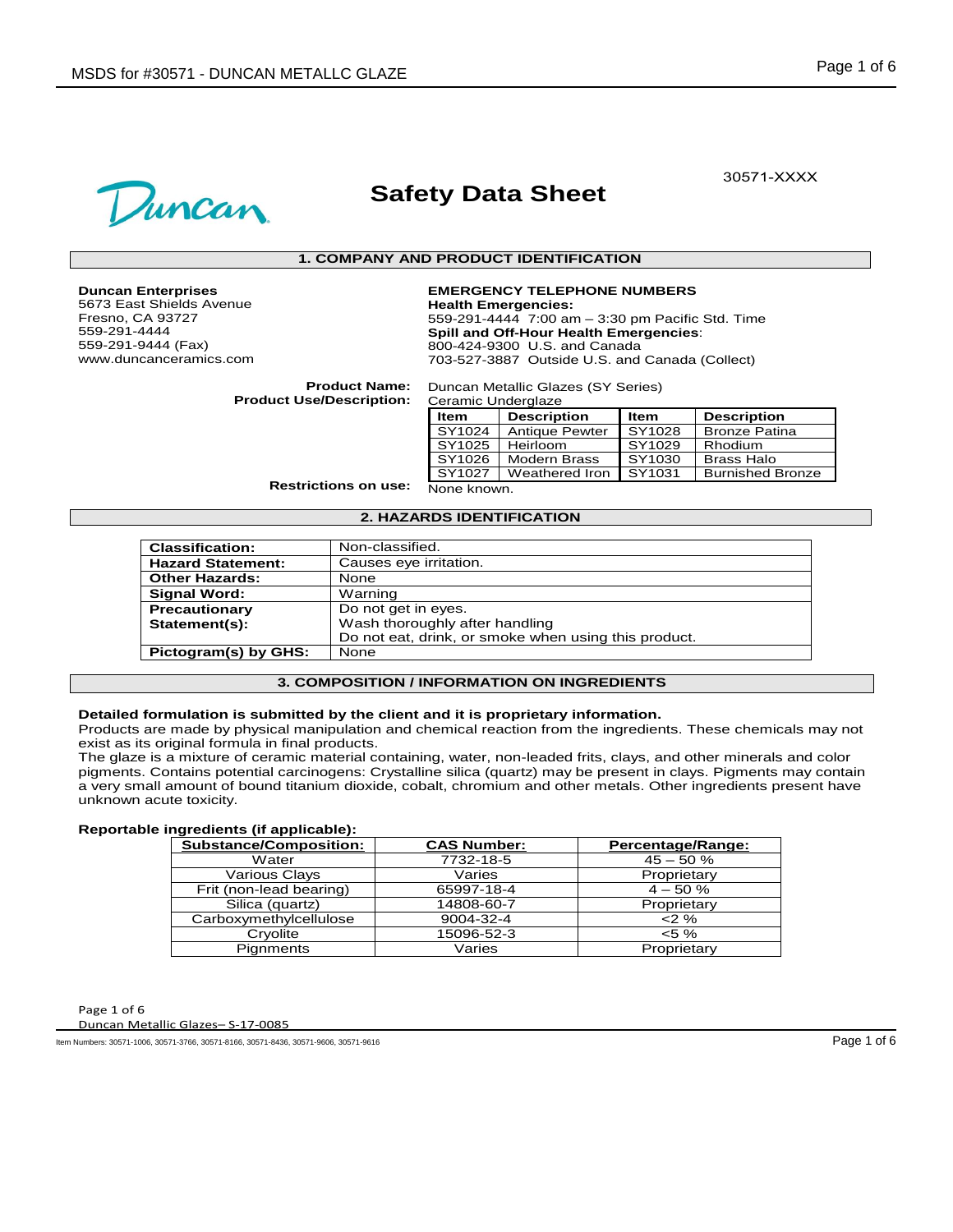# **4. FIRST AID MEASURES**

| <b>General Advice:</b>           |                                                                                 |
|----------------------------------|---------------------------------------------------------------------------------|
| On Inhalation:                   | Seek fresh air. Remove from exposure.                                           |
| <b>On Skin Contact:</b>          | Wash skin with soap and water.                                                  |
| <b>On Eye Contact:</b>           | May cause irritation. Flush eyes with large quantities of water for at least 15 |
|                                  | minutes. Contact a physician if irritation continues.                           |
| On Ingestion:                    | Contact a physician.                                                            |
| <b>Acute/Delayed Symptoms:</b>   | No data.                                                                        |
| <b>Medical Advice:</b>           | Remove from exposure, flush eyes or skin with water. Contact a physician if     |
|                                  | irritation continues.                                                           |
| <b>Symptoms /Effects:</b>        | Irritation of the eye                                                           |
| <b>Special Treatment Needed:</b> | None required under normal use.                                                 |

### **5. FIRE FIGHTING MEASURES**

| <b>Extinguishing Media</b>                    |      |                               |  |
|-----------------------------------------------|------|-------------------------------|--|
| Suitable extinguishing media:                 |      | Water, CO <sub>2</sub> , Foam |  |
| Unsuitable extinguishing media:               | None |                               |  |
| <b>Protection of Firefighters</b>             |      |                               |  |
| Specific hazards arising from the chemical:   |      | No data.                      |  |
| <b>Protective equipment for firefighters:</b> |      | No data.                      |  |
| Special precautions for fire fighters:        |      | No data.                      |  |
| Will hazardous combustion occur?              |      | Will not occur.               |  |

## **6. ACCIDENTAL RELEASE MEASURES**

| <b>Personal Precautions:</b>             | No data.                                                          |
|------------------------------------------|-------------------------------------------------------------------|
| <b>Environmental Precautions:</b>        | No data.                                                          |
| <b>Methods for Cleaning Up:</b>          | Contain and use absorbed material for disposal. Rinse with water. |
| <b>Emergency Procedures:</b>             | No data.                                                          |
| <b>Recommended Personal Protective</b>   | None.                                                             |
| Equipment:                               |                                                                   |
| <b>Emergency Containment/Procedures:</b> | No data.                                                          |
|                                          |                                                                   |

# **7. HANDLING AND STORAGE**

| <b>Safe Storage:</b>     | Protect from freezing.                                                          |
|--------------------------|---------------------------------------------------------------------------------|
| <b>Safe Handling:</b>    | Avoid skin and eye contact. Wash hands after use, do not eat, drink or smoke in |
|                          | work areas.                                                                     |
| Known Incompatibilities: | None known.                                                                     |

# **8. EXPOSURE CONTROL AND PERSONAL PROTECTION**

| <b>Occupational Exposure Limits:</b> |                      |                       |            |             |
|--------------------------------------|----------------------|-----------------------|------------|-------------|
|                                      | <b>Chemical Name</b> | <b>TLV (ACGIH)</b>    | PEL (OSHA) | REL (NIOSH) |
|                                      | Quartz               | $0.05 \text{ ma/m}^3$ | N/A        | N/A         |

# **Appropriate Engineering Controls:** Adequate ventilation (local exhaust).

**Individual Protection measures, such as PPE (Personal Protective Equipment):**

# **Personal Protection Equipment:**

**Respiratory Protection:** Adequate ventilation (local exhaust).

Page 2 of 6

Duncan Metallic Glazes– S-17-0085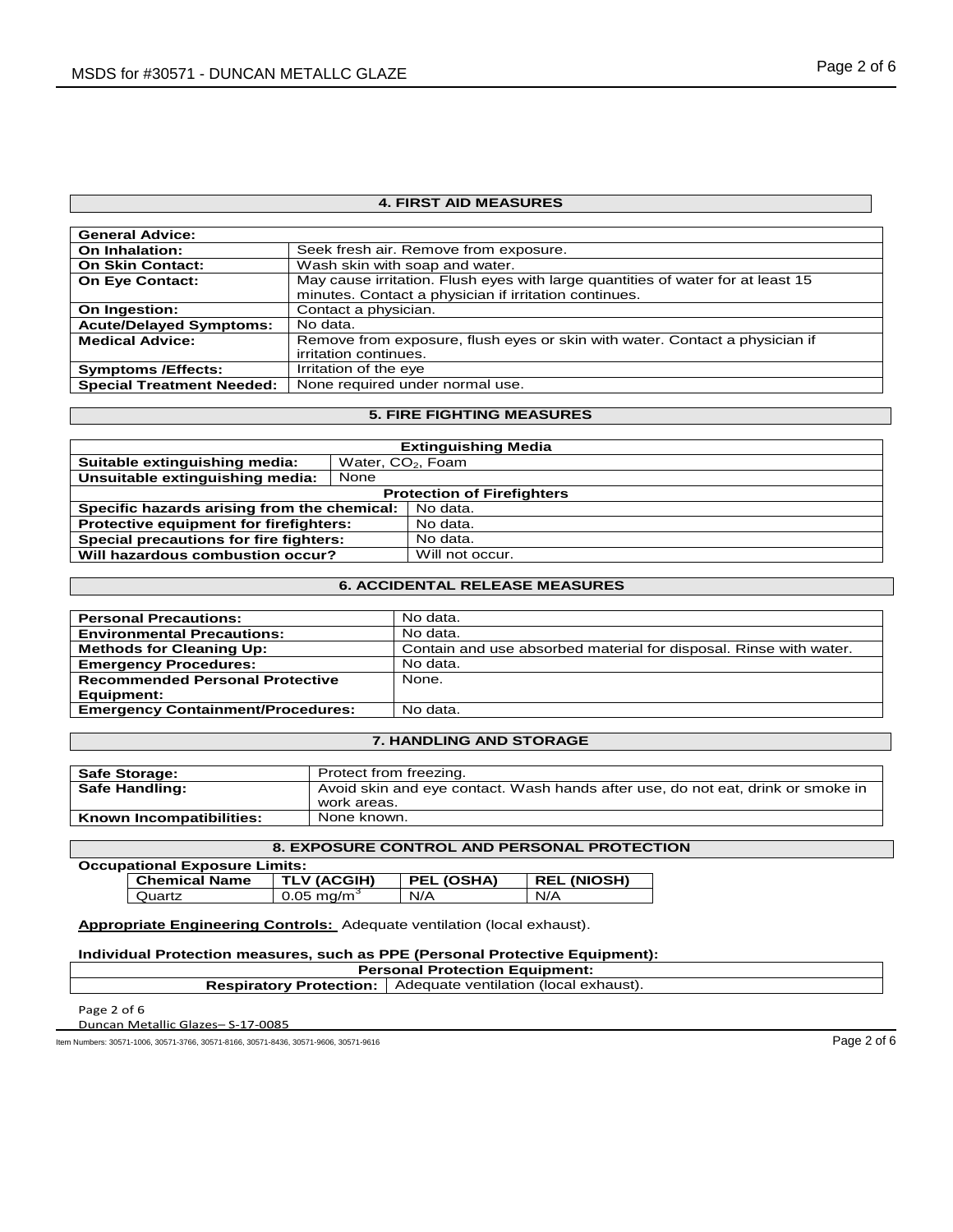|                                             | <b>Eye Protection:</b>   Safety glasses/goggles. |
|---------------------------------------------|--------------------------------------------------|
| <b>Hand Protection:</b>                     | No data.                                         |
| <b>Skin Protection:</b>                     | Protective clothing, such as aprons recommended. |
| <b>Thermal Protection:</b>                  | No data.                                         |
| <b>General Safety and Hygiene Measures:</b> | None listed.                                     |
| <b>Further Information:</b>                 | No data.                                         |
|                                             |                                                  |

# **9. PHYSICAL AND CHEMICAL PROPERTIES**

| <b>Physical State/Appearance:</b> | Liquid     |
|-----------------------------------|------------|
| Color:                            | Various    |
| Odor:                             | Negligible |
| <b>Odor Threshold:</b>            | Negligible |
| pH:                               | Unknown    |
| <b>Boiling Point/Range:</b>       | N/A        |
| <b>Melting Point/Range:</b>       | N/         |
| <b>Flash Point:</b>               | N/A        |
| <b>Evaporation Rate:</b>          | N/A        |
| <b>Vapor Density:</b>             | N/A        |
| Solubility(ies) in water:         | <b>No</b>  |
| <b>Vapor Pressure:</b>            | N/A        |
| <b>Relative Density:</b>          | N/A        |
| <b>Viscosity:</b>                 | N/A        |
| <b>Partition Coefficient</b>      | N/A        |
| (n-octanol/water), if applicable: |            |
| <b>Explosive Properties:</b>      | None       |
| Flammability: (Solid, gas)        | Unknown    |
| <b>Flammability Limit in Air:</b> | Unknown    |
| <b>Upper/Lower</b>                |            |
| <b>Autoignition temperature:</b>  | N/A        |
| <b>Decomposition temperature:</b> | None       |

# **10. STABILITY AND REACTIVITY**

| <b>Chemical Stability:</b>                 | Stable under normal conditions. |
|--------------------------------------------|---------------------------------|
| <b>Conditions to Avoid:</b>                | None                            |
| <b>Incompatible Materials:</b>             | None                            |
| <b>Hazardous Decomposition Products:</b>   | None                            |
| <b>Possibility of Hazardous Reactions:</b> | None                            |
| <b>Reactivity:</b>                         | None: considered stable.        |
| Hazardous polymerization:                  | Will not occur.                 |

# **11. TOXICOLOGICAL INFORMATION**

| Information on likely routes of exposure:                   |                               |  |
|-------------------------------------------------------------|-------------------------------|--|
| Eye Contact -Serious Eye Damage or Irritation               | Could cause minor irritation. |  |
| Skin Contact - Skin Corrosion, Sensitization or Irritation: | No data.                      |  |
| Ingestion - Carcinogenicity/Aspiration Hazard:              | No data.                      |  |
| <b>Inhalation - Respiratory Sensitization/Toxicity:</b>     | No data.                      |  |
| Symptoms related to the physical chemical and toxicological | No data.                      |  |
| characteristics:                                            |                               |  |
| Information on toxicological effects:                       | No data.                      |  |
| Delayed or Immediate effects:                               | No data.                      |  |
| <b>Germ Cell Mutagenicity:</b>                              | No data.                      |  |

Page 3 of 6

Duncan Metallic Glazes– S-17-0085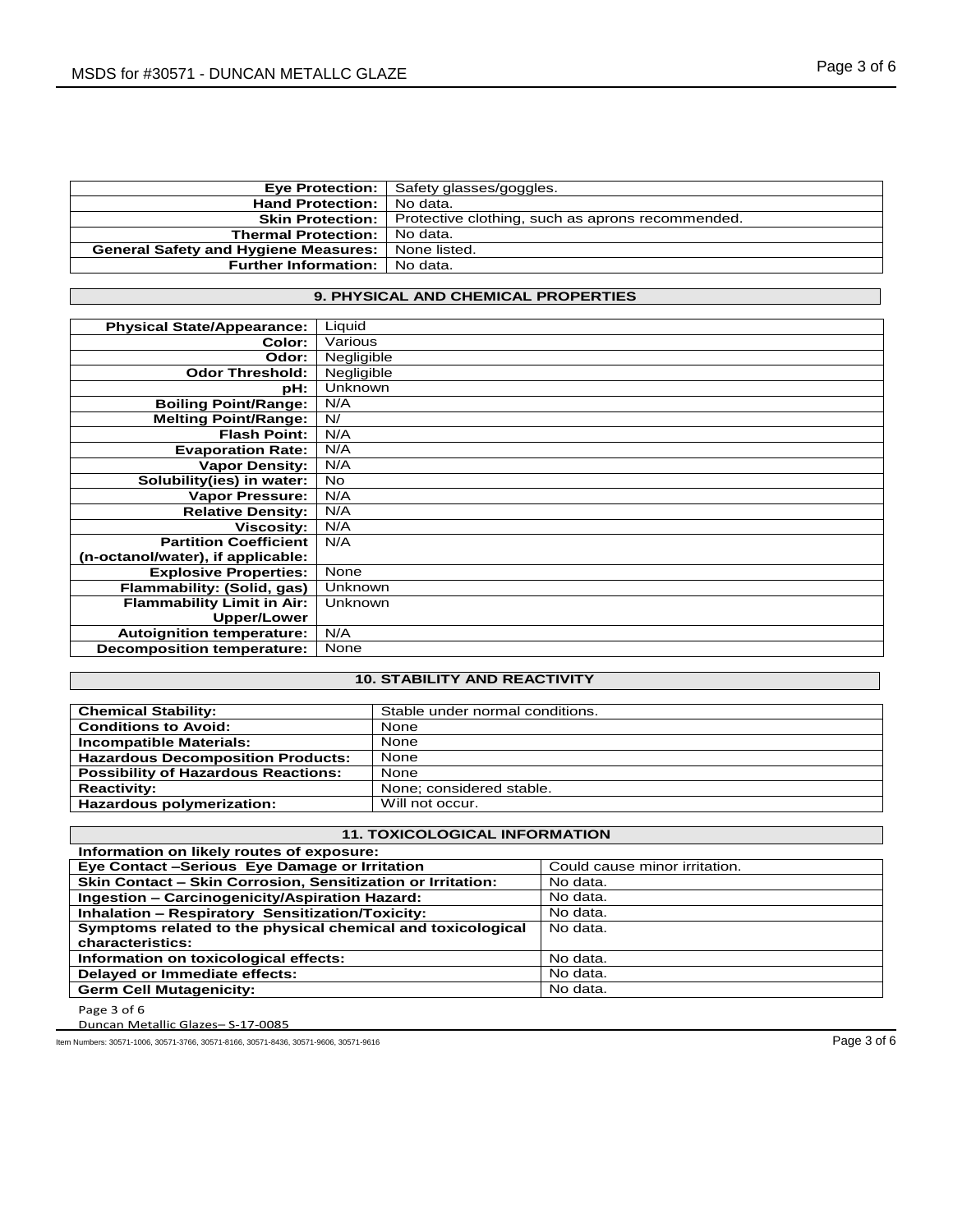| Specific target organ toxicity (single exposure):       | No data.     |                    |                         |  |
|---------------------------------------------------------|--------------|--------------------|-------------------------|--|
| Specific target organ toxicity (repeated exposure):     |              |                    | No data.                |  |
| Chemicals listed on NTP, IARC or OSHA as a Carcinogen?: |              |                    | <b>Quartz, Chromium</b> |  |
| <b>Chemical Name:</b>                                   | Oral LD50    | <b>Dermal LD50</b> | <b>Inhalation LC50</b>  |  |
| Carboxymethylcellulose                                  | 27,000 mg/kg | >2,000 mg/kg       | 5,800 mg/m <sup>3</sup> |  |
| Crvolite                                                | >5,000 mg/kg | >2,000 mg/kg       | No data.                |  |

**\*Estimates for product may be based on additional component data not shown.**

# **12. ECOLOGICAL INFORMATION (NON-MANDATORY)**

| Ecotoxicity:                           | Unknown.    |
|----------------------------------------|-------------|
| Persistence and degradability:         | Yes         |
| <b>Bioaccumulative potential:</b>      | Unknown.    |
| <b>Aquatic / Terrestrial warnings:</b> | No data.    |
| <b>Mobility in soil:</b>               | ∟ikel∨      |
| Other adverse effects:                 | None known. |
|                                        |             |

# **13. DISPOSAL CONSIDERATIONS (NON-MANDATORY)**

| <b>Disposal instructions:</b>  | Follow Local, State and Federal Regulations. |
|--------------------------------|----------------------------------------------|
| Local disposal regulations:    | See above.                                   |
| Hazardous waste code:          | None                                         |
| <b>Contaminated packaging:</b> | See above.                                   |
| Waste residues:                | No data.                                     |

# **14. TRANSPORTATION INFORMATION (NON-MANDATORY)**

|                                                   |                                  | <b>DOT</b>         |          | <b>IMDG</b>              | <b>IATA</b> |  |
|---------------------------------------------------|----------------------------------|--------------------|----------|--------------------------|-------------|--|
| UN/ID number:                                     |                                  | None               | None     |                          | None        |  |
|                                                   | Proper shipping name:            | None               | None     |                          | None        |  |
|                                                   | <b>Transport hazard class:</b>   | N/A                | N/A      |                          | N/A         |  |
|                                                   | Packing group (if applicable):   | None               | None     |                          | None        |  |
|                                                   | <b>Environmental Provisions:</b> | None               | None     |                          | None        |  |
| <b>Special Precautions:</b>                       |                                  | None               | None     |                          | None        |  |
| Transport in bulk according to Annex II of MARPOL |                                  | No data.           |          |                          |             |  |
| 73/78 and IBC Code                                |                                  |                    |          |                          |             |  |
| Emergency Response Guide Number: No data.         |                                  | EmS-No:            | No data. |                          |             |  |
| <b>Pictograms</b>                                 |                                  |                    |          |                          |             |  |
|                                                   | US:                              | <b>IATA: IMDG:</b> |          | <b>Marine Pollutant:</b> |             |  |

None None None

# **15. REGULATORY INFORMATION (NON-MANDATORY)**

| <b>US Federal Regulations:</b> |                                               |            |                |                           |                           |  |
|--------------------------------|-----------------------------------------------|------------|----------------|---------------------------|---------------------------|--|
|                                | <b>TSCA Section 12(b) Export Notification</b> |            | In compliance. |                           |                           |  |
|                                | (40 CFR 707, Subpt. D):                       |            |                |                           |                           |  |
|                                | <b>CERCLA (Superfund) reportable</b>          |            | No data.       |                           |                           |  |
|                                | quantity (lbs.) (40 CFR 302.4)                |            |                |                           |                           |  |
|                                | <b>OSHA Specifically Requlated</b>            |            | No data.       |                           |                           |  |
|                                | Substances (29 CFR 1910.1001-1050):           |            |                |                           |                           |  |
|                                | <b>Section 302 Extremely Hazardous</b>        |            | No data.       |                           |                           |  |
|                                | Substance (40 CFR 355, Appendix A):           |            |                |                           |                           |  |
| <b>Chemical</b>                | CAS                                           | Reportable | Threshold      | <b>Threshold planning</b> | <b>Threshold planning</b> |  |
| Page 4 of 6                    |                                               |            |                |                           |                           |  |

Duncan Metallic Glazes– S-17-0085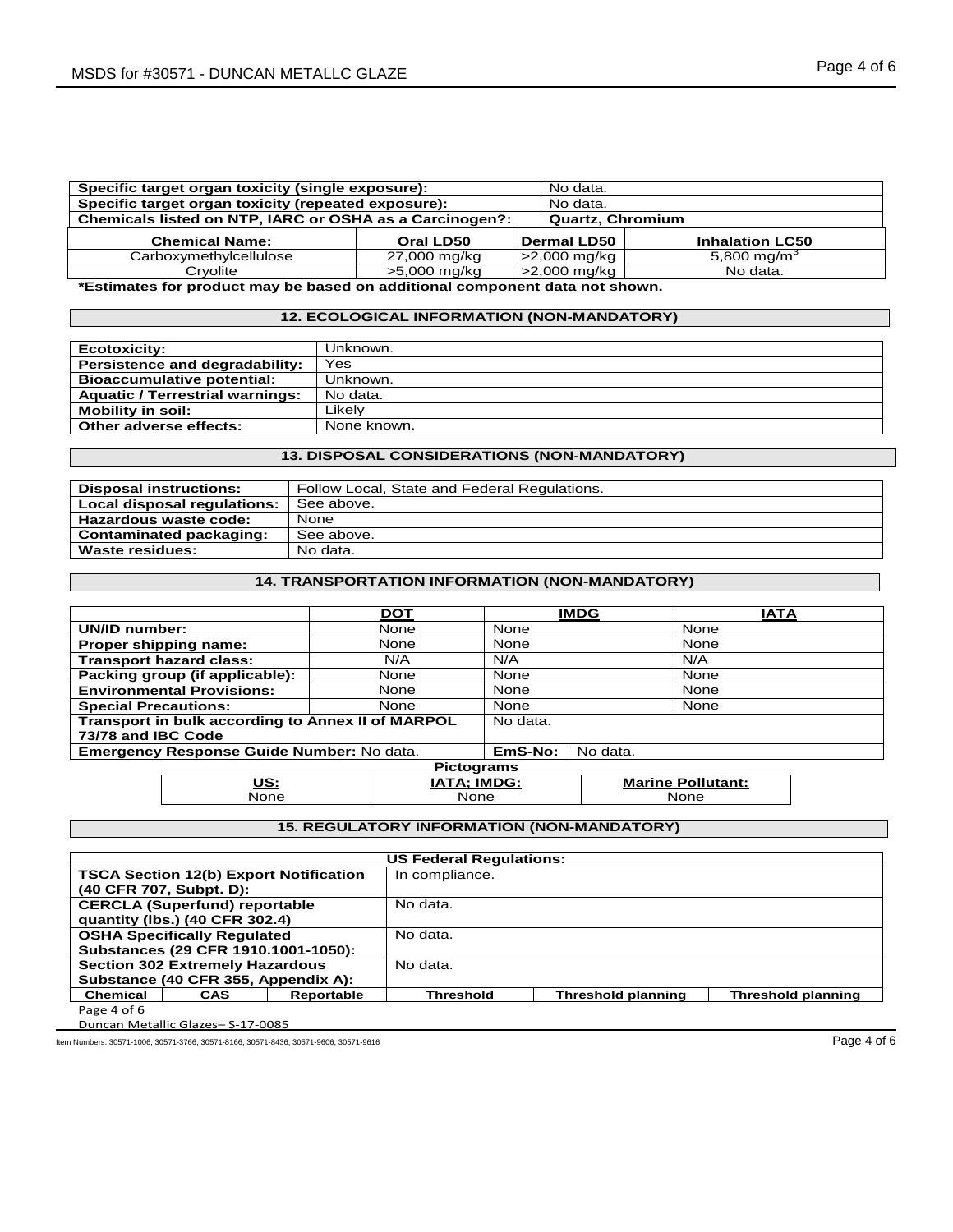| Name:                                           | Number:                                                     | <b>Quantity:</b>                                                                                                                                                         | planning quantity:                                                                     | quantity, lower value:                                                                                            | quantity, upper value: |  |
|-------------------------------------------------|-------------------------------------------------------------|--------------------------------------------------------------------------------------------------------------------------------------------------------------------------|----------------------------------------------------------------------------------------|-------------------------------------------------------------------------------------------------------------------|------------------------|--|
| None                                            | $\times$                                                    |                                                                                                                                                                          | $\times$                                                                               |                                                                                                                   | x                      |  |
|                                                 | Superfund Amendments and Reauthorization Act of 1986 (SARA) |                                                                                                                                                                          |                                                                                        |                                                                                                                   |                        |  |
| <b>SARA 304 Emergency release notification:</b> |                                                             |                                                                                                                                                                          | No data.                                                                               |                                                                                                                   |                        |  |
|                                                 | SARA 311/312 (40 CFR 370) Hazardous                         |                                                                                                                                                                          | No data.                                                                               |                                                                                                                   |                        |  |
| <b>Chemical:</b>                                |                                                             |                                                                                                                                                                          |                                                                                        |                                                                                                                   |                        |  |
|                                                 | SARA 313 (TRI reporting):                                   |                                                                                                                                                                          | <b>Chemical Name:</b>                                                                  | <b>CAS Number:</b>                                                                                                | $%$ by wt.             |  |
|                                                 |                                                             |                                                                                                                                                                          | None                                                                                   |                                                                                                                   |                        |  |
|                                                 |                                                             | <b>Drug Enforcement Administration (DEA)</b>                                                                                                                             | No data.                                                                               |                                                                                                                   |                        |  |
| (21 CFR 1308.11-15):                            |                                                             |                                                                                                                                                                          |                                                                                        |                                                                                                                   |                        |  |
|                                                 | Clean Air Act (CAA) Section 112(r)                          |                                                                                                                                                                          | No data.                                                                               |                                                                                                                   |                        |  |
|                                                 | <b>Accidental Release Prevention (40 CFR</b>                |                                                                                                                                                                          |                                                                                        |                                                                                                                   |                        |  |
| 68.130):                                        |                                                             |                                                                                                                                                                          |                                                                                        |                                                                                                                   |                        |  |
|                                                 | Safe Drinking Water Act (SDWA):                             |                                                                                                                                                                          | No data.                                                                               |                                                                                                                   |                        |  |
|                                                 | <b>Canadian Domestic Substances List</b>                    |                                                                                                                                                                          | No data.                                                                               |                                                                                                                   |                        |  |
| (DSL):                                          |                                                             |                                                                                                                                                                          |                                                                                        |                                                                                                                   |                        |  |
|                                                 |                                                             |                                                                                                                                                                          | <b>State Regulations</b>                                                               |                                                                                                                   |                        |  |
| <b>TSCA:</b>                                    |                                                             | This product is manufactured in compliance with all provisions of the Toxic                                                                                              |                                                                                        |                                                                                                                   |                        |  |
|                                                 |                                                             |                                                                                                                                                                          | Substances Control Act, 15 U.S. C. 2601 et. Seq.                                       |                                                                                                                   |                        |  |
| FDA:                                            |                                                             | 21 CFR 175.105: No data.                                                                                                                                                 |                                                                                        |                                                                                                                   |                        |  |
| <b>SARA/Title III:</b>                          |                                                             |                                                                                                                                                                          | This product <b>does not</b> contain any substances at or above the reported threshold |                                                                                                                   |                        |  |
|                                                 |                                                             | under Section 313, based on available data.                                                                                                                              |                                                                                        |                                                                                                                   |                        |  |
|                                                 | <b>Conforms to Non-Toxic</b>                                | Products are certified in a program of toxicological evaluation by a nationally                                                                                          |                                                                                        |                                                                                                                   |                        |  |
| <b>ASTM-4236:</b>                               |                                                             | recognized toxicologist to contain no materials in sufficient quantities to be toxic or                                                                                  |                                                                                        |                                                                                                                   |                        |  |
|                                                 |                                                             | injurious to humans or to cause acute or chronic health problems. These products are<br>certified to be labeled in accordance with the voluntary chronic hazard labeling |                                                                                        |                                                                                                                   |                        |  |
|                                                 |                                                             | standard ASTM D-4236. In addition, there is no physical hazard as defined within                                                                                         |                                                                                        |                                                                                                                   |                        |  |
|                                                 |                                                             | 29 CFR Part 1910.1200(c).                                                                                                                                                |                                                                                        |                                                                                                                   |                        |  |
|                                                 | <b>California Proposition 65</b>                            | This product contains the following chemicals that are known to the State of California                                                                                  |                                                                                        |                                                                                                                   |                        |  |
| <b>Warning:</b>                                 |                                                             |                                                                                                                                                                          |                                                                                        | to cause cancer, birth defects, or other reproductive harm: Trace amounts of: Quartz,                             |                        |  |
|                                                 |                                                             | Titanium dioxide, Cobalt, Chromium.                                                                                                                                      |                                                                                        |                                                                                                                   |                        |  |
|                                                 |                                                             | *No special warning is required under the provisions of CA Prop 65 during use.*                                                                                          |                                                                                        |                                                                                                                   |                        |  |
| <b>HMIS III Rating:</b>                         |                                                             |                                                                                                                                                                          |                                                                                        |                                                                                                                   |                        |  |
|                                                 |                                                             |                                                                                                                                                                          |                                                                                        | Unless a concentration is specified in Section 2 of the SDS, the above chemicals(s) are present in trace amounts. |                        |  |

**\*A "Yes" indicates that all components of this product comply with the inventory requirements administered by the governing country(s).**

## **16. OTHER INFORMATION**

The recommendations and information contained in this SDS have been compiled from sources believed to represent the most current information available when the SDS was prepared. However, the manufacturer / distributor of this product does not provide any warranty,<br>guaranty of representation as to the correctness or sufficient of this information. If environmental regulations pertaining to handling, use and disposal.

Page 5 of 6

Duncan Metallic Glazes– S-17-0085